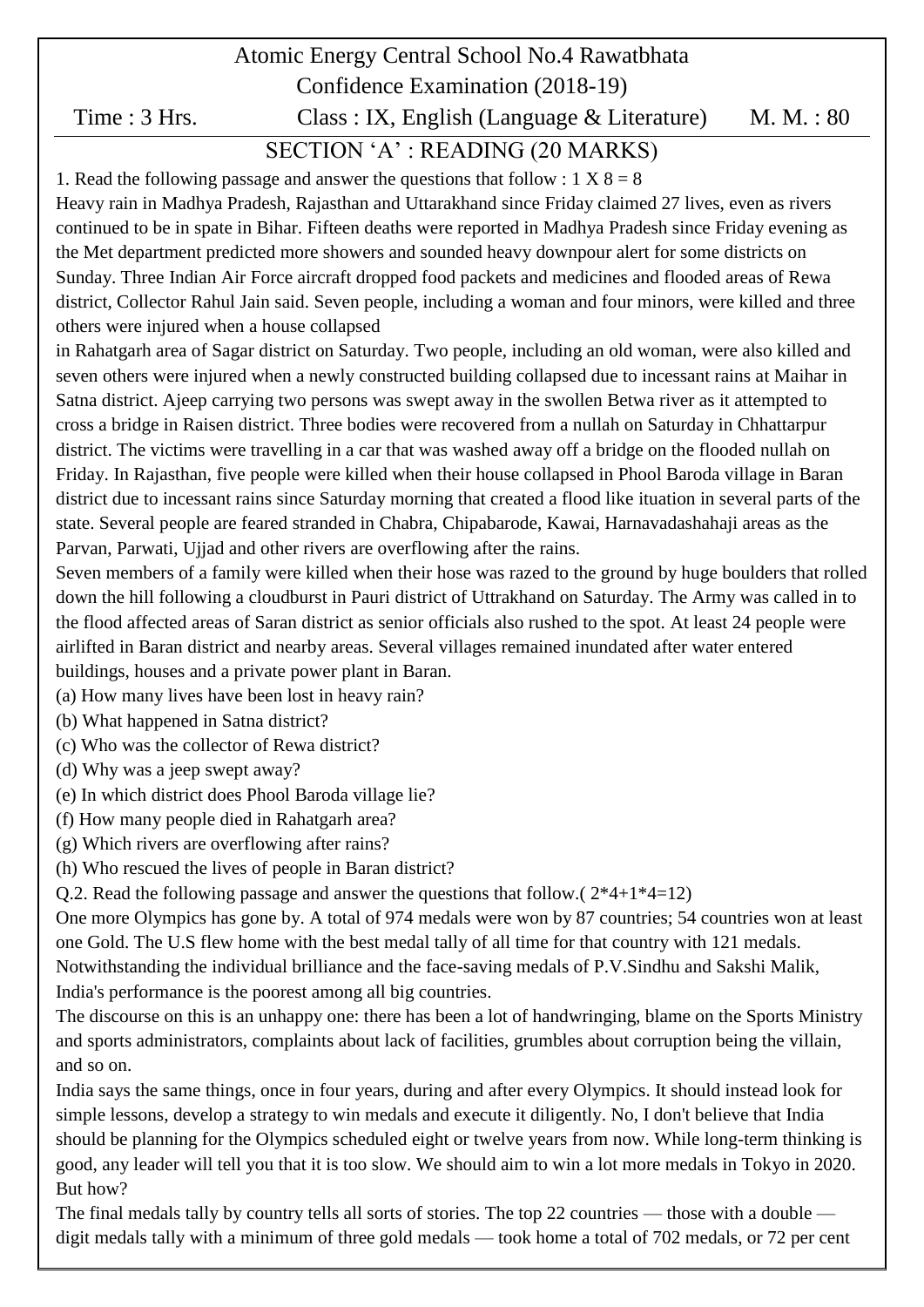of all medals. The top ten suggests that only the established West (the U.S., Great Britain, Germany, France, Italy and Australia) along with Russia, Japan and SJuth Korea will continue to dominate. The emergence of China is explained as "you know the Chinese can dictate anything, so they are not comparable." It is often implied that wealth and size are the reasons for the success of these countries. They have the facilities and programmes in place. They are bound to win. So goes the argument and acceptance. This logic should be probed further. Olympics medals are won by people between the ages of 15 to 29, with a few exceptions on either side of this age band. I looked at the number of medal wins in relation to the population in the age group 15 to 29 in each country, for which data is available. This was juxtaposed with medals won, to calculate the numbers of medals won per lakh of population in this age group. The story changes dramatically.

(a) What was the result of Olympics?

(b) How can India stand at the strong position in Olympics?

(c) How do the other countries dominate in Olympics?

(d) What are the short comings for the poor position in Olympics?

(e) Identify the word which means the same as 'a plan of action'(Para2)

(i) discourse (ii) wringing (iii) complain (iv) strategy

(f) Identify the word which means the same as 'carry out'.(Para2)

(i) strategy (ii) execute (iii) grumbles (iv) diligently

(g) Identify the word which means the same as 'suggested'.(Para3)

(ii) implied (ii) established (iii) dominate (iv) explained

(h) Identify the word which means the same as 'investigated'.(Para4)

(i) exception (ii) juxtaposed (iii) calculate (iv) probed

( SECTION 'B' : Writing and Grammar) :30 marks

Q.3 You visited an 'Old Home' with your friends . Using the hints given below together with your own ideas, make a diary entry of what you saw and experienced there. (8 marks)

Hints: Old Home — People mostly above Sixty years- a residencePeaceful surroundings-Spacious- good sanitation- regular medical check up- feeling of co-operation- means of creation-A home away from home

OR

"Aman's manners are a mirror in which he shows his portrait". The quote highlights the importance of good manners in life. Write an article for school Magazine on 'Good Manners'. You may use the following hints with your own ideas. (8 marks)

Hints: First step to success — need for good manners — makes life easy with politeness — creates goodwill — use words like thank you, please, sorry — important words — well mannered people liked by all.

Q.4 Write a story in 150-200 words based on the clues given below: (10marks)

A boy was waiting for the bus on the bus stop. He saw an old man who was just crossing the road. Suddenly a car was coming towards him from the opposite side. Then he rushed to ...

OR

You are Poonam. You wanted to write a story but could not go beyond a line or two. Taking help from the hints given below complete the story and supply a suitable title and moral to it. Mr. Vijay was a wealthy businessman. One day he was alone sitting at his dining table when.......

Hints: entry of thief---Mr. Vijay thanked---to give company------------- in the evening----enjoyed food and drink----------gave a purse full of silver and gold coins---------fortune changed---Vijay became poor---living alone ---no food and drinks---a man emerged---recognised---the old thief ----a bag full of money

Q.5. Read the sentence given below and fill in the blanks by choosing the most appropriate options from the ones that follow: (1\*4=4 marks)

He was (a)\_\_\_\_\_\_\_at the news (b)\_\_\_\_\_\_\_the success of(c)\_\_\_\_\_poor candidate (d)\_\_\_\_\_\_ got the highest votes in Bihar election.

| $(a)$ (i) surprising | (ii) surprise | (iii) surprised | (iv) having surprised |
|----------------------|---------------|-----------------|-----------------------|
| $(b)$ (i) of         | $(ii)$ for    | $(iii)$ to      | $(iv)$ by             |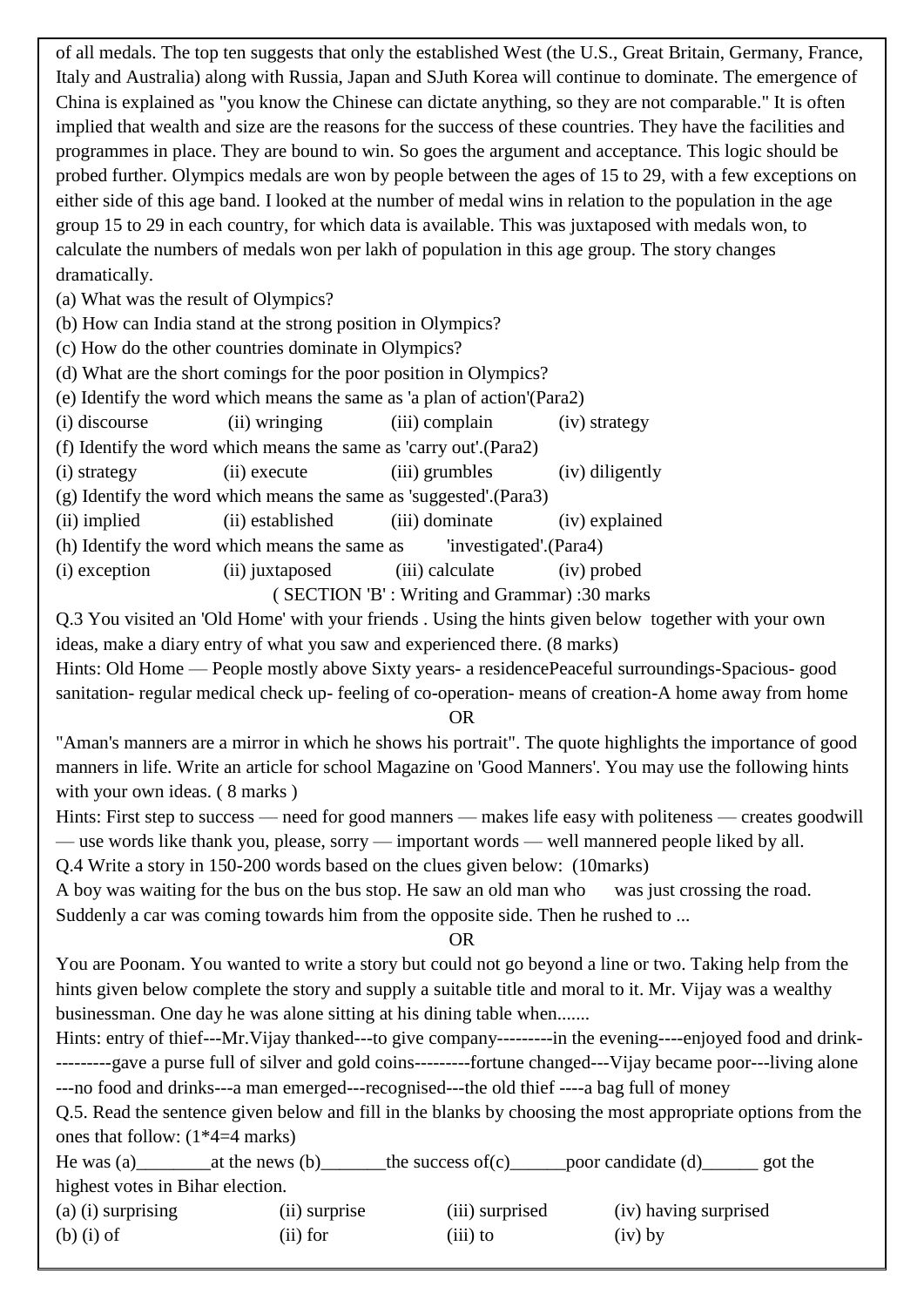| $(c)$ (i) a                           | $(ii)$ an                                                                                                  |            | $(iii)$ the                   |            | (iv) both  |                                                                |
|---------------------------------------|------------------------------------------------------------------------------------------------------------|------------|-------------------------------|------------|------------|----------------------------------------------------------------|
| $(d)$ (i) which                       | (ii) whose                                                                                                 | (iii) whom |                               | $(iv)$ who |            |                                                                |
|                                       | Q.6 The following passage has not been edited. There is one error in each line against which a blank has   |            |                               |            |            |                                                                |
|                                       | been given. Write the incorrect word and the correction in your answer sheet against the correct blank     |            |                               |            |            |                                                                |
|                                       | number as given in the example. Remember to underline the word that you have supplied. (1*4=4 marks)       |            |                               |            |            |                                                                |
|                                       |                                                                                                            |            | Incorrect word                |            | Correction |                                                                |
| Research is an detailed study of a    |                                                                                                            | eg.        | An                            |            | a          |                                                                |
| subject undertaking on a systematic   |                                                                                                            |            |                               |            |            |                                                                |
| basis in order to increase a stock of |                                                                                                            |            |                               |            |            |                                                                |
|                                       | knowledge, including knowledge for man,                                                                    |            |                               |            |            |                                                                |
|                                       | culture and society, that the use of this stock                                                            |            |                               |            |            |                                                                |
|                                       | of knowledge to devise new applications.                                                                   |            |                               |            |            |                                                                |
|                                       | Q.7 Rearrange the jumbled words and phrases into meaningful sentences. $(1*4=4)$                           |            |                               |            |            |                                                                |
|                                       | (a) in/the cactus/very hot,/grows/dry places/and                                                           |            |                               |            |            |                                                                |
|                                       | (b) Do not/leaves/have/they/but/spiny needles.                                                             |            |                               |            |            |                                                                |
|                                       | (c) Flowers/are/and/bloom/some of them/Cactus/at night/big,                                                |            |                               |            |            |                                                                |
|                                       | (d) Absorb/from fog/water/in the air/Cacti can/in the desert                                               |            |                               |            |            |                                                                |
|                                       | SECTION 'C'(Literature /Textbooks:30 Marks)                                                                |            |                               |            |            |                                                                |
|                                       | Q.8. Read the passage given below and answer the questions that follow: $(1*4=4)$                          |            |                               |            |            |                                                                |
|                                       | Margie went into the schoolroom. It was right next to her bedroom, and the mechanical teacher was on and   |            |                               |            |            |                                                                |
|                                       | waiting for her. It was always on at the same time every day except Saturday and Sunday, because her       |            |                               |            |            |                                                                |
|                                       | mother said little girls learned better if they learned at regular hours.                                  |            |                               |            |            |                                                                |
|                                       | (a) Where was Margie's schoolroom? (b) Who was waiting for Margie?                                         |            |                               |            |            |                                                                |
|                                       | (c) What did Margie's mother say? (d) Which days of the week Margie had no school?                         |            |                               |            |            |                                                                |
|                                       |                                                                                                            |            | <b>OR</b>                     |            |            |                                                                |
| Then the matter                       |                                                                                                            |            |                               |            |            |                                                                |
| Of scorching and choking              |                                                                                                            |            |                               |            |            |                                                                |
|                                       |                                                                                                            |            |                               |            |            |                                                                |
| In sun and air,                       |                                                                                                            |            |                               |            |            |                                                                |
| Browning, hardening'                  |                                                                                                            |            |                               |            |            |                                                                |
| Twisting, withering,                  |                                                                                                            |            |                               |            |            |                                                                |
| And then it is done.                  |                                                                                                            |            |                               |            |            |                                                                |
|                                       |                                                                                                            |            |                               |            |            |                                                                |
| (a) Name the poem and the poet.       |                                                                                                            |            | (b) How is the tree uprooted? |            |            |                                                                |
|                                       | (c) What does 'it is done' refer to here?                                                                  |            |                               |            |            | (d) Find out the word from the passage which means 'causing to |
| become dry & discoloured'.            |                                                                                                            |            |                               |            |            |                                                                |
|                                       | Q.9. Answer the following questions in 30-40 words each. $(2*5=10 \text{ marks})$                          |            |                               |            |            |                                                                |
|                                       | (a) What message does Evelyn Glennie leave for the people about music?                                     |            |                               |            |            |                                                                |
|                                       | (b) Why did the poet not take the first road?                                                              |            |                               |            |            |                                                                |
|                                       | (c) How did Santosh begin to climb mountains?                                                              |            |                               |            |            |                                                                |
|                                       | (d) Why did the child lose interest in the things that he wanted earlier?                                  |            |                               |            |            |                                                                |
|                                       | (e) How did Olga treat Lushkoff in the beginning?                                                          |            |                               |            |            |                                                                |
|                                       | Q.10 "Kezia's efforts to please her father resulted in displeasing him very much." How did this happen? (8 |            |                               |            |            |                                                                |
| marks)                                |                                                                                                            |            |                               |            |            |                                                                |
|                                       |                                                                                                            |            | <b>OR</b>                     |            |            |                                                                |
|                                       | How did Bruno become an integral part of the narrator's family?                                            |            |                               |            |            |                                                                |
|                                       | Q.11. How did the prince and the swallow help the poor? (8 marks)                                          |            |                               |            |            |                                                                |
|                                       |                                                                                                            |            | <b>OR</b>                     |            |            |                                                                |
|                                       | Justify the title 'The Last Leaf'.                                                                         |            |                               |            |            |                                                                |
|                                       |                                                                                                            |            |                               |            |            |                                                                |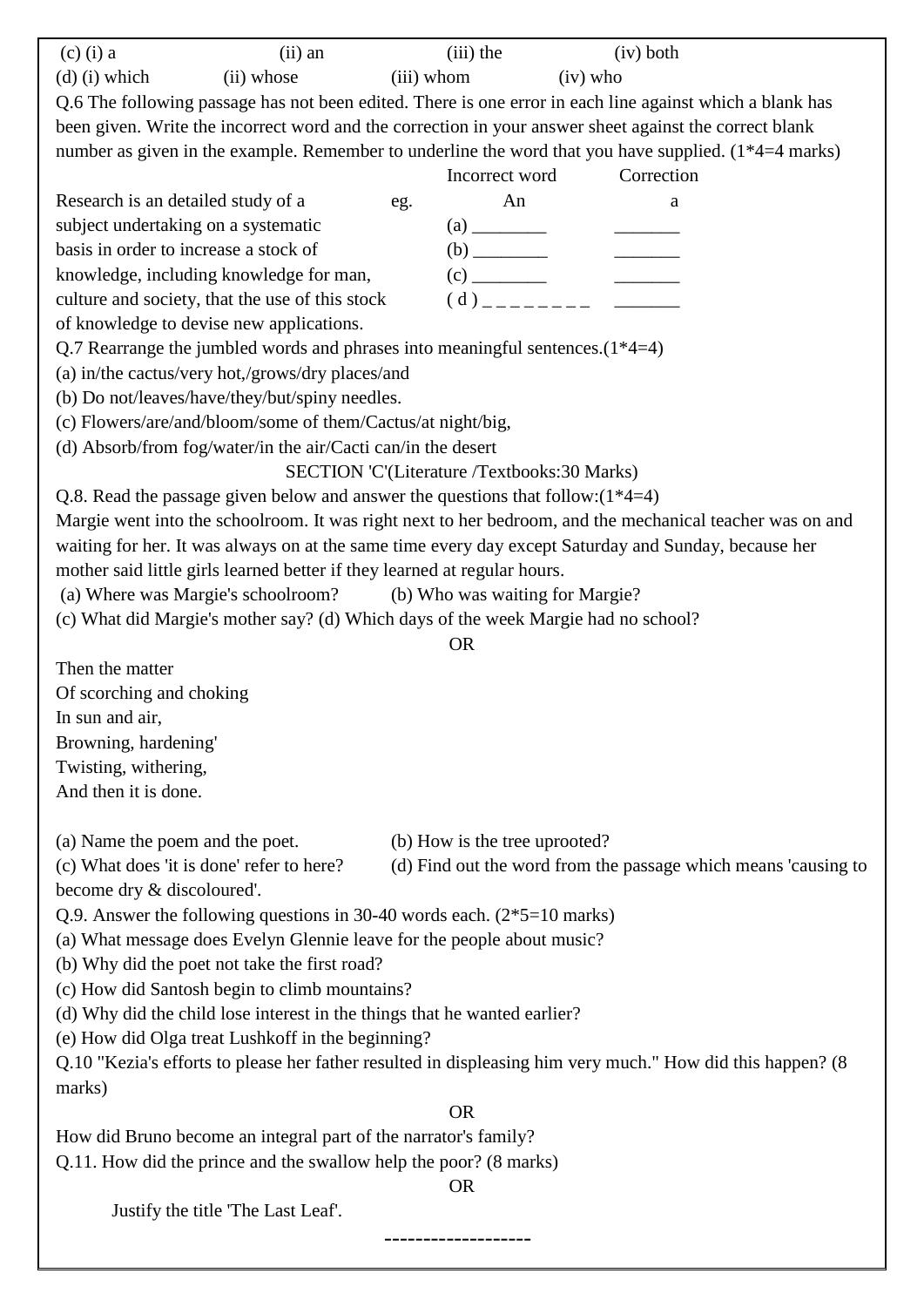# Atomic Energy Central School No. 4 Rawatbhata Confidence Examination (2018-19)

Time: 3 Hours Class: IX, Mathematics Marks: 80

General Instructions:

1. All questions are compulsory.

2. The question paper consists of 30 questions divided into four sections A, B, C and D.

3. Section-A comprises of 6 questions of 1 mark each. Section- B 6 questions of 2 marks each, Section- C 10questions of 3 marks each and Section-D 8 questions of 4 marks each.

SECTION-A  $6x1 = 6$  marks

- 1. Find the value of  $60^0 + \sqrt{64}$ .
- 2. Write the coefficient of y in the expression  $(3-y)^2$ .
- 3. Find the ratio of surface area and volume of the sphere of unit radius.
- 4. Find the co-ordinate where the equation  $2x+3y=6$  intersects x axis.
- 5. In  $\triangle ABC$ , if AB=AC, < B=50°, then find the < A.
- 6. Find the point whose abscissa is 5 and lies on x-axis.

SECTION-B 6x2=12marks

- 7. Find the value of K, if  $y+3$  is a factor of  $3y^2+ky+6$ .
- 8. (i) How many lines can pass through a given point? (ii) In how many points can two distinct lines at the most intersect?
- 9. In $\triangle ABC$ , <  $A + \le B = 110^{\circ}$ , <  $C + \le A = 135^{\circ}$ . Find  $\le A$ .

10. Find the length of a chord which is at a distance of 12cm from the Centre of a circle of radius 13cm.

- 11. Find the length of a largest rod that can be placed in a room of dimension 12mX9mX8m.
- 12. In a single throw of two dice, what is the probability of getting a sum of 9?

SECTION-C  $10X3 = 30$  marks

13. If  $3^{x+1} = 9^{x-2}$ , find the value of  $2^{1+x}$ 

14. By actual division, find the quotient and remainder when  $3x^4 - 4x^3 - 3x - 1$  is divided by  $x+1$ .

15. Factorise:  $5\sqrt{5x^2 + 30x + 8\sqrt{5}}$  by splitting the middle term.

16. Write linear equation  $3x+2y=18$  in the form of  $ax+by+c=0$ . Also write the value of a, b and c. Are (4,3) and (1,2) solutions of this equation?

17. In the following figure for what value of x will the lines l and m be parallel to each other? t



18. Prove that parallelograms on the same base and between the same parallel are equal in area.

19. ABCD is a cyclic quadrilateral in which AB||CD. If  $\langle B=65^{\circ}$ , then find other angles

20. The sides of a triangular field are 41m, 40m and 9m. Find the number of rose beds that can be prepared in the field, if each bed on an average needs  $900 \text{cm}^2$  space.

21. Plot the points  $P(2,0)$ ,  $Q(5,0)$  and  $S(2,3)$ . Find the coordinates of the point R such that PQRS is a square.

22. CSA of a cone is  $308 \text{cm}^2$  and its slant height is 14cm. Find (i) radius of the cone (ii) TSA of the cone.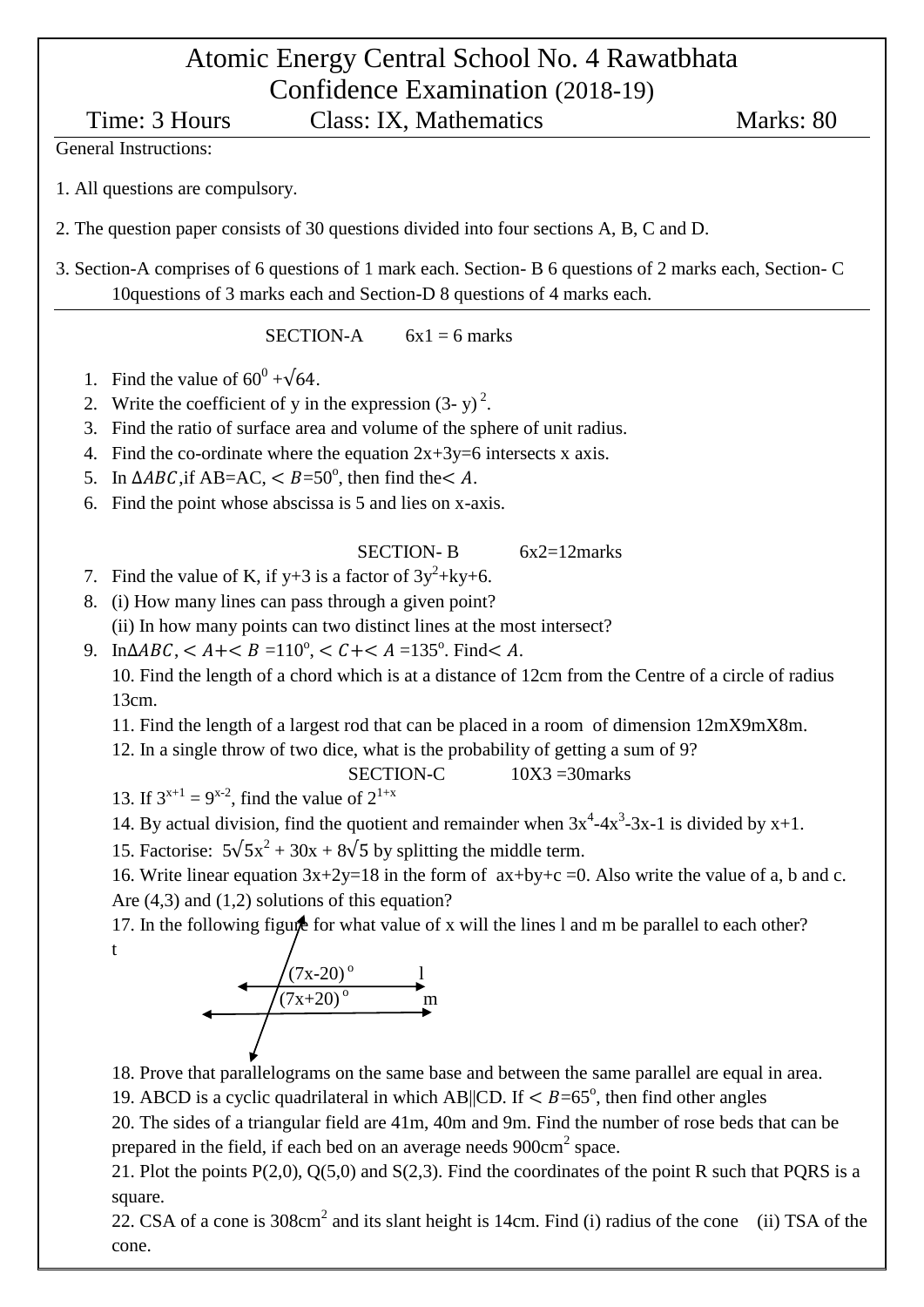23. If x= 2+ $\sqrt{3}$ , find the value of x<sup>4</sup> +  $\frac{1}{10}$  $\frac{1}{x^4}$ 

24. The ratio of girls and boys in a class is 1:3. Set up an equation in two variables. Also represent it graphically.

25. ABCD is a square, X and Y are points on sides AD and BC respectively such that  $AY = Bx$ . Prove that  $BY = AX$  and  $\lt BAY = \lt ABX$ .

26. ABCD is a trapezium. E and F are respectively the mid-points of the non-parallel sides AD and BC. Prove that EF||AB and EF =  $\frac{1}{2}$ (AB+CD)

27. Construct a triangle ABC in which BC =8cm,  $\lt B = 45^\circ$  and AB-AC= 3.5cm. Write steps of construction.

28. A cylindrical tube opened at both the ends is made of iron sheet which is 2cm thick. If the outer diameter is 16cm and its length is 100cm, find how many cubic centimeters of iron has been used in making the tube.  $(\pi = \frac{22}{7})$  $\frac{22}{7}$ 

29. The mean of the following distribution is 50

| $\mathbf{v}$<br>$\Lambda$ | ιv | $\sim$<br>.JU | $\sim$<br>$\cdot$    | $\overline{H}$ | ۵ſ                |
|---------------------------|----|---------------|----------------------|----------------|-------------------|
| $\mathbf{v}$              | -  | $5a+3$        | $\sim$<br><u>ے ب</u> | 'a-<br>. .     | $\epsilon$<br>. . |

Find the value of a and hence the frequencies of 30 and 70.

30. Cards with numbers 1, 2, 3, ----, 100 are placed in a box and mixed thoroughly. One card is drawn. What is the probability that card drawn is

(i) a prime number less than 30?

(ii) a multiple of 5 and 7?

(iii) a multiple of 5 or 7?

--------------------------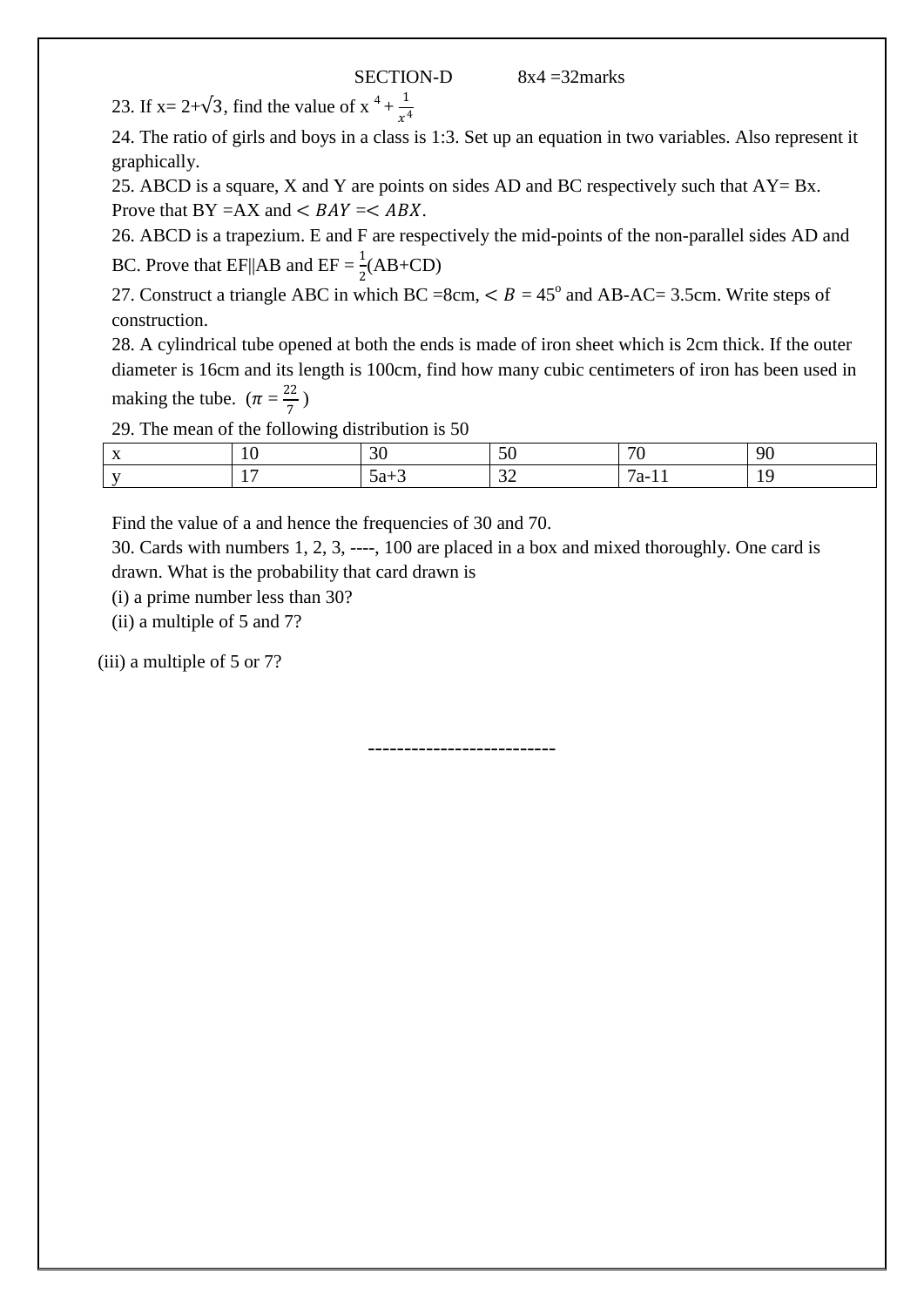#### **ATOMIC ENERGY CENTRAL SCHOOL No. 4, RAWATBHATA CONFIDENCE EXAMINATION – 2018-19 CLASS**- **IX - SCIENCE**

#### **TIME** - **3 Hours Marks**-**80**

#### **SECTION-A**

#### **(PHYSICS)**

Q.1. Two boys A and B do the same work in 5 minutes and 6 minutes respectively. Which of the two have more power and why?  $(2)$ 

Q.2. A man of mass 50kg jumps from a height of 0.5m. If  $g=10 \text{m/s}^2$ , what will be his energy at the highest point.  $(2)$ 

Q.3. Waves of frequency 150 Hz are produced in a string. Find the (3)



(a) Wave length (b) amplitude (c) Velocity of the waves in S.I unit.

Q.4. Establish the formula  $S=ut + \frac{1}{2}at^2$  graphically. (3)

Q.5. (a) Differentiate between Universal gravitation Constant "G" and acceleration due to gravity "g".

 (b) Is the force of gravity stronger on a piece of iron than on a piece of wood if both have the same  $mass?$  (3)

Q.6. Define Newton"s Second Law of motion. Find formula of force from it and S.I. unit of force. A force is applied on an object of mass 5kg for 2 second. If Velocity of object changes from 5m/s to 10m/s find the force applied.  $(5)$ 

Q.7. (a) Define Universal law of gravitation and find the formula of force from it. What is G and its S.I. Unit.

(b) Write any two differences between mass and weight of an object. (5)

### **(CHEMISTRY)**

| Q.1. Carbon-di-oxide gas upon compression $\&$ cooling directly becomes a solid. Name the phenomenon. |     |
|-------------------------------------------------------------------------------------------------------|-----|
| Why naphthalene balls disappear with time?                                                            | (3) |
| <b>OR</b>                                                                                             |     |
| How does evaporation cause cooling? Enlist the factors which affect the rate of evaporation.          |     |
| Q.2. What will happen when-                                                                           | (3) |
| (a) Milk is churned at high speed.                                                                    |     |
| (b) Small amount of blue ink is heated over a water bath.                                             |     |
| (c) Liquefied air is heated in distillation flask fitted with fractionating column.                   |     |
| Q.3. Explain the conclusions of Rutherford scattering experiment.                                     | (3) |
| Q.4. (a) what do you mean by Polyatomic ion? Give two examples.                                       | (5) |
| (b) Explain Law of Constant proportion.                                                               |     |
| (c) Convert 12g of oxygen gas into moles.                                                             |     |
| Q.5. (a) Explain how Bohr's Model explained the Stability of atom.                                    | (5) |
| (b) What Thomson proposed about the structure of atom? Why it is called a "Water Melon Model"?        |     |
| OR                                                                                                    |     |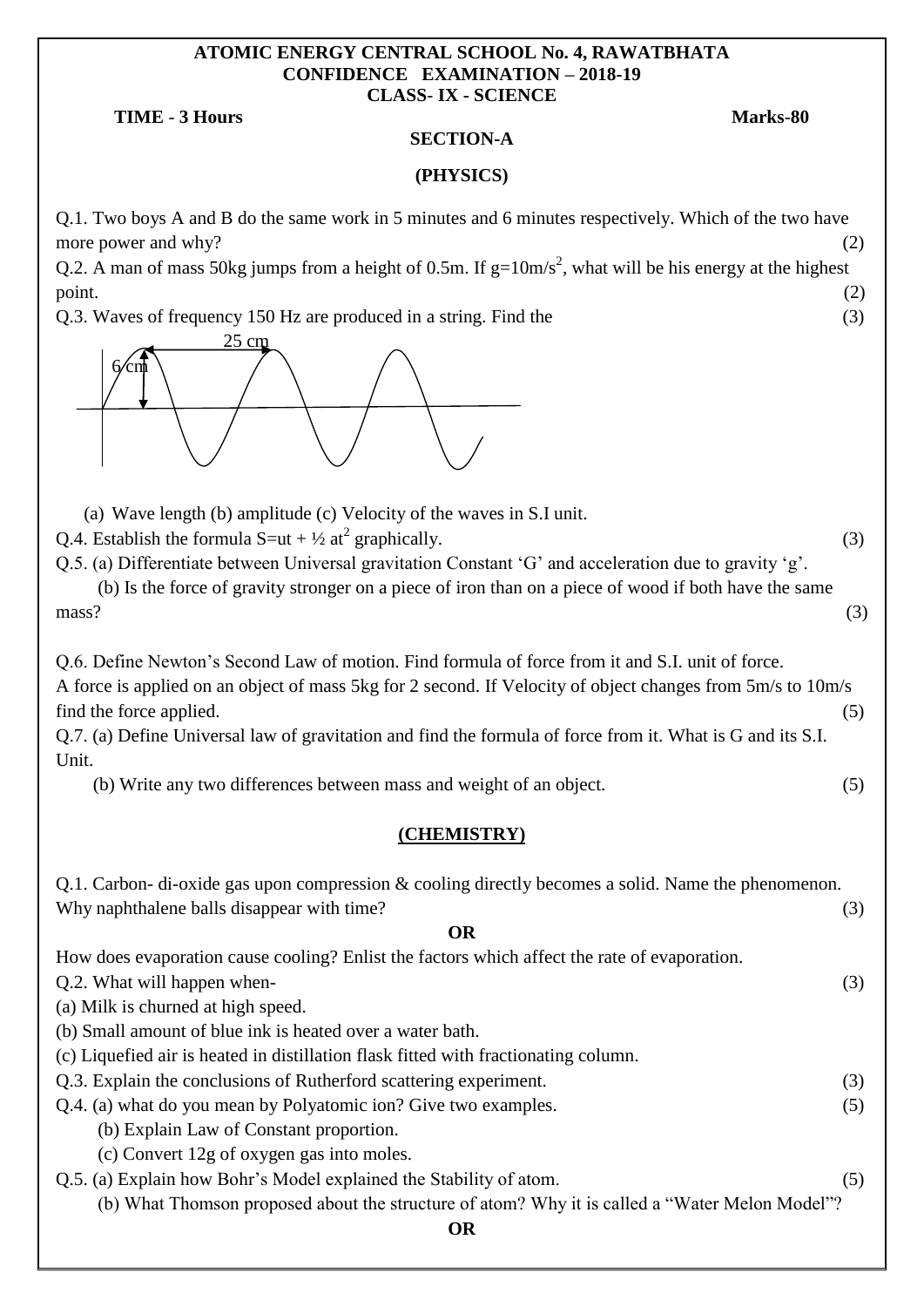- (a) An element has 11 protons & 12 neutrons. What will be the mass number of the element? What will be its valency? Also predict based on valency, whether the element is a metal or non-metal?
- (b) Write one application of following radioisotopes.
	- (i) U-235 (ii) Co-60

## **(BIOLOGY)**

| Q.1. What decides rainfall pattern in any region?                                                           | (1) |
|-------------------------------------------------------------------------------------------------------------|-----|
| Q.2. For which desirable agronomic trait varietal improvement is done in fodder crops?                      | (1) |
| Q.3. What are the advantages of crop rotation?                                                              | (2) |
| Q.4. Draw labeled diagram of different types of Muscles.                                                    | (3) |
| Q.5. (a) Bryophytes are called "amphibians of plant kingdom." Why?                                          | (3) |
| (b) Write two differences between monocots & dicots.                                                        |     |
| <b>OR</b>                                                                                                   |     |
| Warm blooded & cold blooded animals.<br>(i)                                                                 |     |
| Poriferan animals & coelenterata.<br>(ii)                                                                   |     |
| Bony fishes & cartilaginous fishes.<br>(iii)                                                                |     |
| Q.6. (i) what will be the Symptoms if Brain & Lungs are infected by Pathogen.                               | (3) |
| (ii) Explain how antibiotics work against bacterial infection.                                              |     |
| Q.7. Draw Carbon cycle.                                                                                     | (3) |
| Q.8. (i) Explain what will happen                                                                           | (5) |
| (a) A de-shelled egg is kept in dilute sugar solution overnight.                                            |     |
| (b) an injury occurs inside a cell.                                                                         |     |
| (c) To the chromatin material of a cell when it divides.                                                    |     |
| (ii) Why plastids & mitochondria are called semi-autonomous cell organelles? Also state one similarity      |     |
| between the two, other than being semi-autonomous.                                                          |     |
| Q.9. (i) what do you mean by simple permanent tissues?                                                      | (5) |
| (ii) What are the functions of Xylem parenchyma?                                                            |     |
| (iii) In desert plants, epidermis has thick waxy coating. What is its advantage?                            |     |
| <b>OR</b>                                                                                                   |     |
| (i)<br>Identify the animal tissue-                                                                          |     |
| (a) Whose Matrix is made up of sugar $\&$ proteins.                                                         |     |
| (b) Which occur in layers in skin.                                                                          |     |
|                                                                                                             |     |
| (c) Cells of tissue are filled with fat globules.                                                           |     |
| (d) Tissue which connects bone to muscle.                                                                   |     |
| (e) Tissue which fills space inside the organ.                                                              |     |
| <b>SECTION-B</b>                                                                                            |     |
| Q.1. Ryan while verifying the laws of reflection of sound measures the angle between incident sound wave    |     |
| and reflected sound wave to be 130°. What is the angle of incident                                          | (2) |
| Q.2. If two balls made of iron and aluminium of equal volume are immersed in a liquid, which will           |     |
| experience more upthrust? Justify your answer.                                                              | (2) |
| Q.3. Out of Copper Sulphate Solution and Soap solution which will show tyndall effect & why.                | (2) |
| Q.4. Enlist the observations which will be noticed when copper sulphate crystals are heated in a test tube. |     |
| (2)                                                                                                         |     |
| Q.5. What are the identifying features of parenchyma and collenchyma?<br>(Any one for each)                 | (2) |
| Q.6. Write the steps for preparing temporary mount of onion peel.                                           | (2) |
|                                                                                                             |     |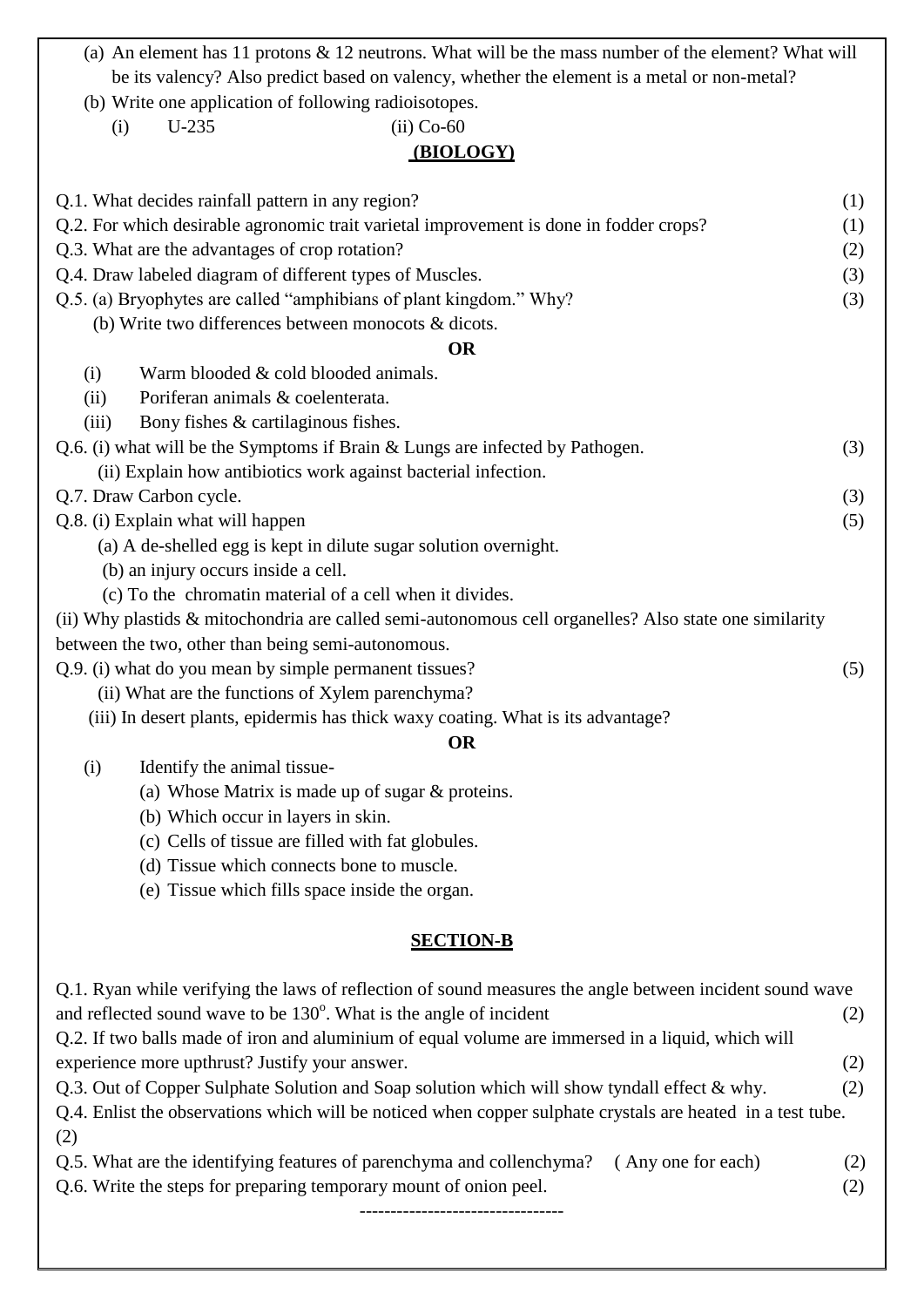#### Atomic Energy Central School No-4, Rawatbhata Confidence Examination (2018-19) Time- 3 Hours Class-IX, Social Studies Max Marks-80 1. When did France become Republic? 1 2. Which Indian state has its boundary connected to Uttar Pradesh in East and Pakistan in West? 1 3. Who led the military coup in Pakistan in 1999? 1 4. What is multiple cropping system? 1

1

1

1

3

3

3

3

3

3

3

3

10. How October revolution of Russia was different from its February revolution? 11. How Himalayan Mountain was formed? Explain briefly. 12. How rivers are important for the economy of a nation? 13. Explain three factors affecting climate of India. 14. List any three values mentioned in the preamble of Indian Constitution and explain them. 15. What are the powers of Election Commission of India for conducting free and fair election? 3 16. 'In certain cases Lok Sabah is more powerful than Rajya Sabah.' Justify this

statement. 3 17. Write down the three main provisions of "MGNREGA". 3

18. What is Buffer Stock? Why is it needed?

5. List any two non-agricultural activities.

9. Describe the Bloody Sunday event.

6. What is meant by seasonal unemployment?

7. Which organisation conducts the economic survey in India?

8. What was the immediate cause of French Revolution?

- 19. "Seeds of second World War have been sown in the treaty of Versailles itself." 5 Analyse this statement.
- 20. List five reasons for the depletion of forest during colonial rule.

# Or

How the life of Pastoral Nomads was affected during colonial rule. 5

# Or

Explain briefly the causes of Enclosure Movement in Britain?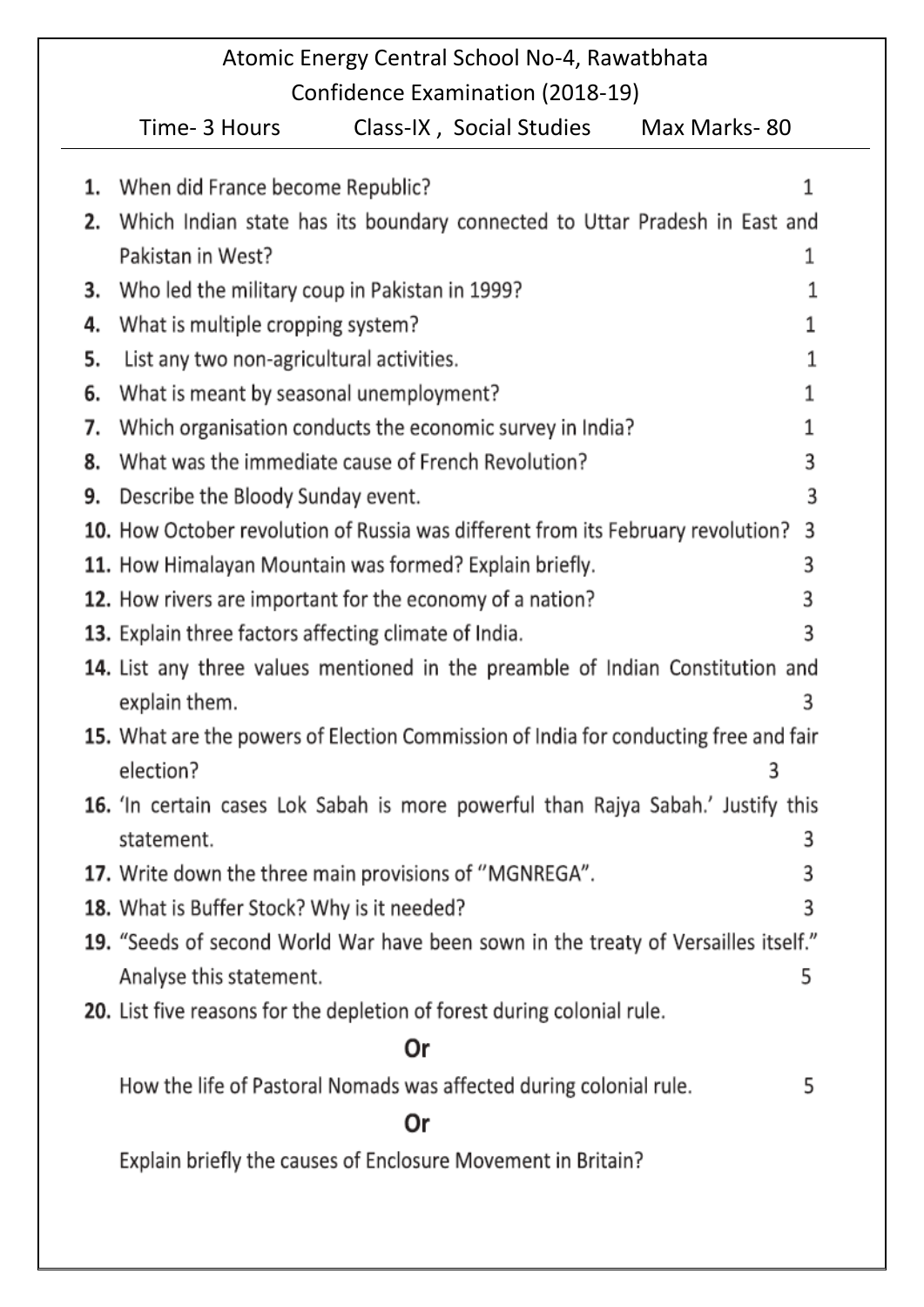- 21. What are the powers of President? Explain any five.
- 22. List any five rights that are given under" Right to Freedom".
- 23. What is meant by Food security? Explain any four schemes of government which aim at insuring food security. 5
- 24. Differentiate between tropical rain forest and tropical deciduous forest. 5
- 25. What is educated unemployment? Give any four suggestion in our education system to overcome this. 5

2

3

# 26. (A) On world map identify:

- a) A country in the group of allied powers during First World War.
- b) A country related to the group of Axis powers during II World War.

## (B) Show and mark on the map of India-

- (i) State having highest sex ratio.
- (ii)State where one horned Rhinos are found.
- (iii) State where we can find Sāmbhar Lake.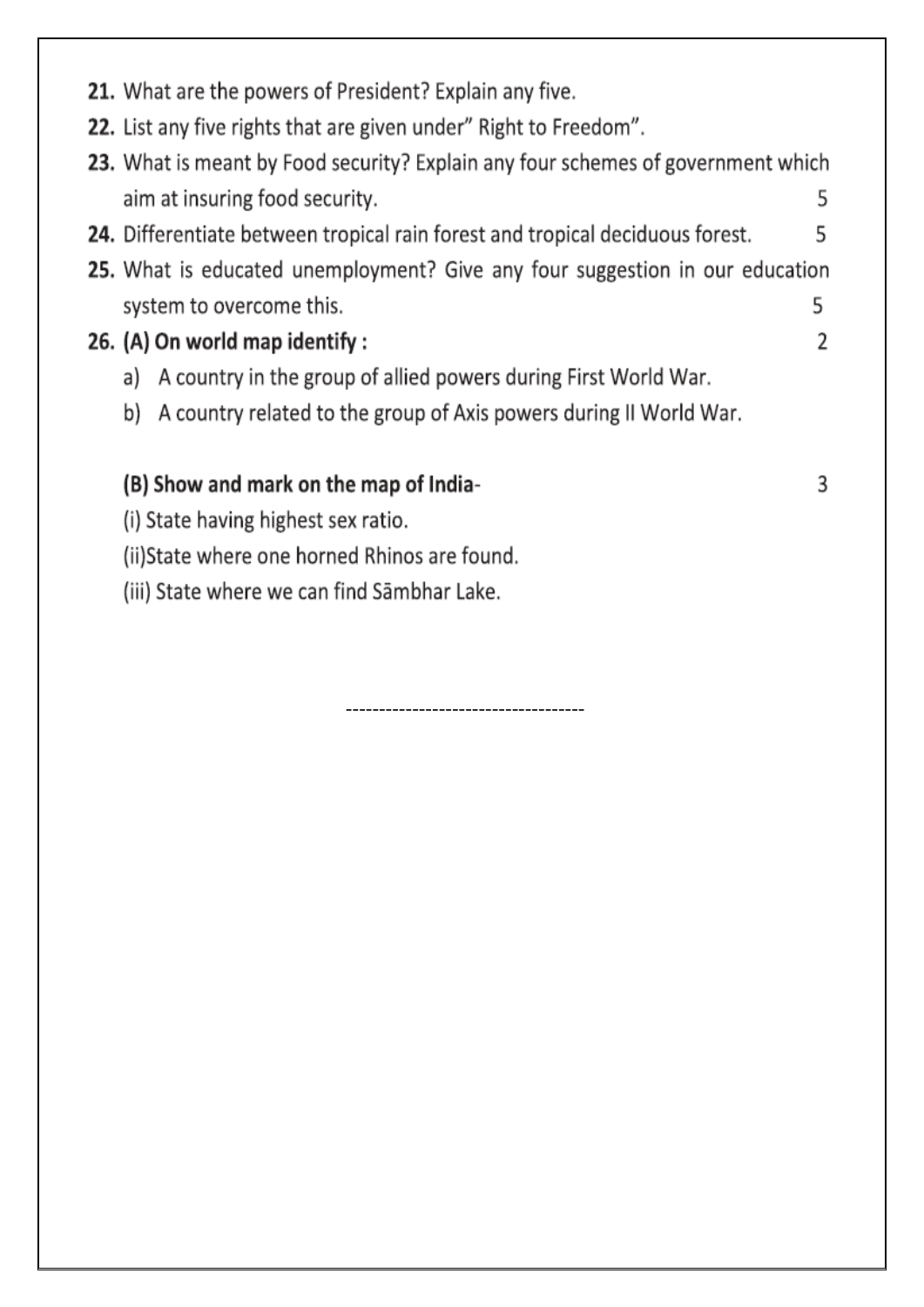**परमाणुऊर्ाा केन्द्रीय विद्याऱय-4, राितभाटा**

**अभ्यास परीऺा-2019**

| कक्षा - नवीं  | समय-3 घंटे    |
|---------------|---------------|
| विषय - हिन्दी | पूर्णांक - 80 |

## 1.निम्नलिखित अपठित गद्यांश को ध्यानपूर्वक पढ़कर दिए गए प्रश्नों के उत्तर लिखिए-

सुबुद्ध वक्ता अपार जनसमूह का मन मोह लेता है, मित्रों के बीच सम्मान और प्रेम का केंद्र-बिन्दु बन जाता है। बोलने का विवेक, बोलने की कला और पटुता व्यक्ति की शोभा है, उसका आकर्षण है, जो लोग अपनी बात को राई का पहाड़ बनाकर उपस्थित करते हैं, वे एक और जहाँ सुनने वाले के धैर्य की परीक्षा लिया करते हैं, वहीं अपना और दूसरे का समय भी अकारण नष्ट किया करते हैं। विषय से हटकर बोलने वालों से. अपनी बात को अकारण खींचते चले जाने वालों से तथा ऐसे मुहावरों और कहावतों का प्रयोग करने वालों से जो उस प्रसंग में ठीक ही न बैठ रहे हों, लोग ऊब जाते हैं। वाणी का अनुशासन, वाणी का संयम और संतुलन तथा वाणी की मिठास ऐसी शक्ति है जो हर कठिन स्थिति में हमारे अनुकूल ही रहती है, जो मरने के पश्चात भी लोगों की स्मृतियों में हमें अमर बनाए रहती है। हाँ, बहुत कम बोलना या सदैव चुप लगाकर बैठे रहना भी बुरा है। यह हमारी प्रतिभा और तेज को कुंद कर देता है। अतएव कम बोलो, सार्थक और हितकर बोलो। यही वाणी का तप है।

| 1)  व्यक्ति की शोभा और आकर्षण किसे बताया गया है?                                | $\overline{2}$ |                |
|---------------------------------------------------------------------------------|----------------|----------------|
| 2) कैसे व्यक्तियों से लोग ऊब जाते हैं?                                          |                | $\overline{2}$ |
| 3) वाणी का तप किसे कहा गया है?                                                  | $\overline{2}$ |                |
| 4)  बहुत कम बोलना भी अच्छा क्यों नहीं है?                                       |                |                |
| 5)  अनुशासन में से उपसर्ग और मूल शब्द अलग कीजिए।                                | 1              |                |
| 2.निम्नलिखित अपठित पद्यांश को ध्यानपूर्वक पढ़कर दिए गए प्रश्नों के उत्तर लिखिए- |                |                |
| वह पावस का प्रथम दिवस जब,                                                       |                |                |
| पहली बूँद धरा पर आई।                                                            |                |                |
| अंकुर फूट पड़ा धरती से,                                                         |                |                |
| नव-जीवन की ले अँगड़ाई।                                                          |                |                |
| धरती के सूखे अधरों पर,                                                          |                |                |
| गिरी बूँद अमृत-सी आकर।                                                          |                |                |
| वसुंधरा की रोमावली-सी,                                                          |                |                |
| हरी दूब पुलकी-मुसकाई।                                                           |                |                |
| पहली वूँद धरा पर आई।                                                            |                |                |
| आसमान में उड़ता सागर,                                                           |                |                |
| लगा बिजलियों के स्वर्णिम पर।                                                    |                |                |
| बजा नगाड़े जगा रहे हैं,                                                         |                |                |
| बादल धरती की तरूणाई।                                                            |                |                |
| पहली बूँद धरा पर आई।                                                            |                |                |
| 1.  काव्यांश में किस ऋतु का वर्णन है?                                           |                | 1              |
| 2. वर्षा की पहली बूँद की बीज पर क्या प्रतिक्रिया हुई?                           |                | 2              |
| 3.  वर्षा की बूँदों का धरती पर क्या प्रभाव पड़ा?                                |                | $\overline{2}$ |
|                                                                                 |                |                |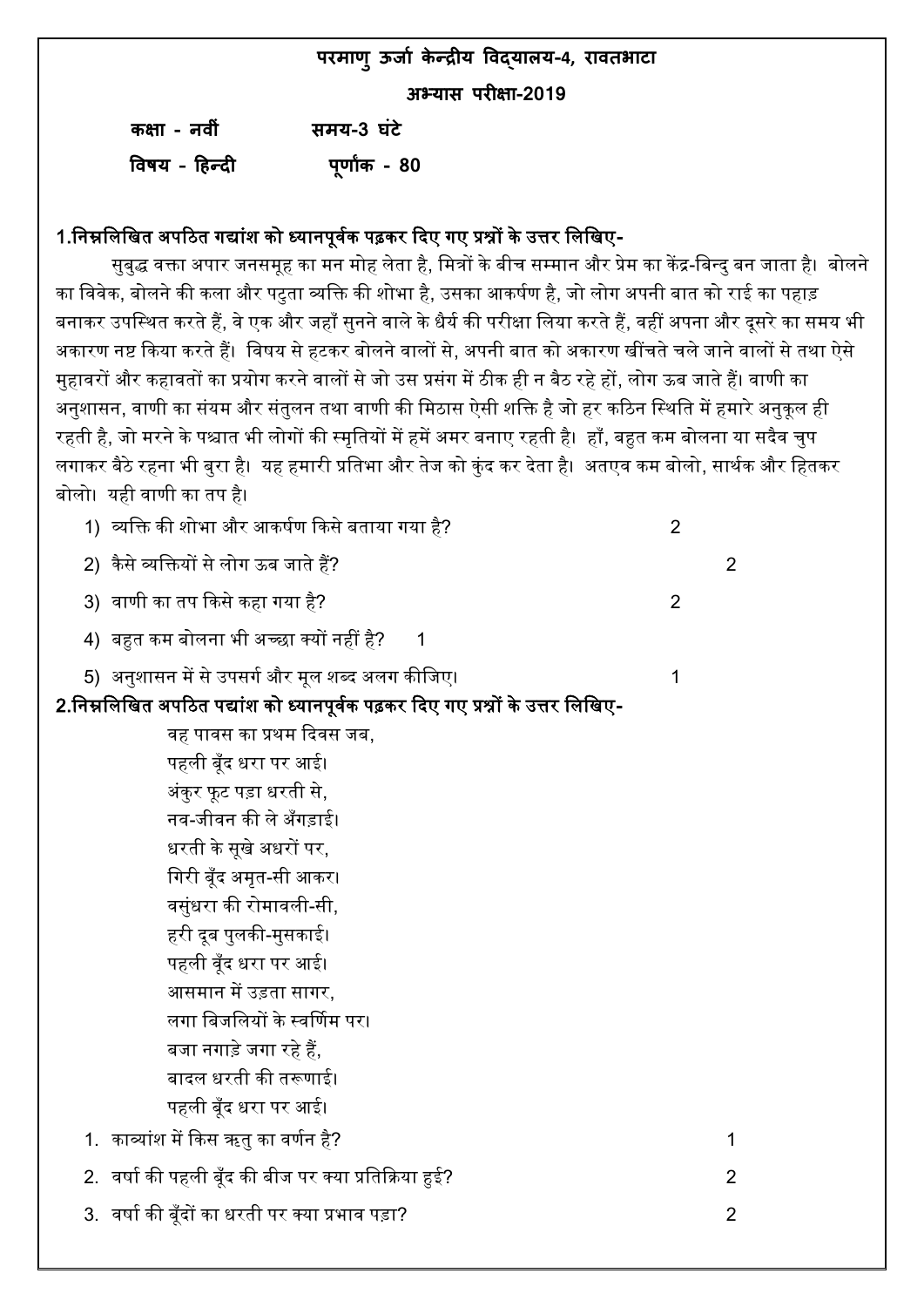| 4. वादल क्या कर रहे हैं?                                                                                        | 1              |
|-----------------------------------------------------------------------------------------------------------------|----------------|
| 5.  गिरी बूँद अमृत-सी आकर में कौन सा अलंकार है?                                                                 | 1              |
| खंड-ख                                                                                                           |                |
| 3. निर्देशानुसार उत्तर दीजिए-                                                                                   | 4              |
| क. अभ्यागत शब्द में प्रयुक्त उपसर्ग एवं मूल शब्द लिखिए।                                                         |                |
| ख. प्रति उपसर्ग से दो शब्द बनाइए।                                                                               |                |
| ग. भाग्यवान शब्द में प्रयुक्त प्रत्यय व मूल शब्द लिखिए।                                                         |                |
| घ. त्व प्रत्यय से दो शब्द बनाइए।                                                                                |                |
| 4. निम्नलिखित समस्त पदों का विग्रह कर समास का भेद लिखिए।                                                        | 3              |
| क यथाशीघ्र ख गगनचुंबी<br>ग. कमलनयन                                                                              |                |
| 5. अर्थ के आधार पर निम्नलिखित वाक्यों को पहचान कर उनके भेद लिखिए                                                | 2              |
| क. राधा गाती तो पार्टी जम जाती।                                                                                 |                |
| ख. आप आते तो इतनी मुसीबत न आती।                                                                                 |                |
| निम्नलिखित वाक्यों को निर्देशानुसार बदलिए-                                                                      | $\overline{2}$ |
| क.  माताजी घर पर है। (निषेधार्थक)                                                                               |                |
| ख. मैं कल आगरा जाऊँ। ( संभावनानार्थक वाक्य)                                                                     |                |
| 6.  निम्नलिखित पद्यांशों में प्रयुक्त अलंकारों को पहचानकर उनके नाम लिखिए-4                                      |                |
| क.  सिर फट गया उसका वहीं मानों अरूण रंग का घोड़ा।                                                               |                |
| ख. गोल हैं खूब मगर, आप तिरछे नजर आते हैं ज़रा।                                                                  |                |
| आप पहने हुए हैं कुल आकाश।                                                                                       |                |
| ग.  सोहत ओढ़े पीत पट, श्याम ,सलौने गात।                                                                         |                |
| मनह़ नील मणि शैल पर आतप परयौ प्रभात।                                                                            |                |
| घ.  हनुमान की पूँछ में लग न पाई आग।                                                                             |                |
| सिगरी लंका जरि गई गये निसाचर भाग।                                                                               |                |
| खंड-ग                                                                                                           |                |
| प्र.7 निम्नलिखित गद्यांश को पढ़कर पूछे गए प्रश्नों के उत्तर दीजिएः-                                             |                |
| वही प्रोफेसर मनमोहन वर्मा आगे चलकर जम्मू यूनिवर्सिटी के वाइस चांसलर रहे, गोरखपुर यूनिवर्सिटी के                 |                |
| भी रहे।  कहने का तात्पर्य यह है कि मेरे छोटे भाई का नाम वही चला जो ताई साहिबा ने दिया।  उनके यहाँ भी हिंदी चलती |                |
| थी, उर्दू भी चलती थी।  यों, अपने घर में वे अवधी बोलते थे।  वातावरण ऐसा था उस समय कि हम लोग बहुत निकट थे।        |                |
| आज की स्थिति देखकर लगता है, जैसे वह सपना ही था।  आज वह सपना खो गया।                                             |                |
| 1.  मनमोहन वर्मा और लेखिका का क्या संबंध था?  उनका नाम किसने रखा था? 2                                          |                |
| 2.  ताई साहिबा का परिचय दीजिए।                                                                                  | 2              |
| 3.  ताई साहिबा के घर कौन-सी भाषा बोली जाती है?                                                                  | 1              |
| प्र.8  निम्नलिखित प्रश्नों के उत्तर दीजिए<br>$\mathbf{2}$                                                       | $x4=8$         |
| क.  मैंना जड़ पदार्थ मकान को क्यों बचाना ?                                                                      |                |
| ख.  लॉरेंस कौन था? उनकी मृत्यु के बाद उनकी पत्नी से लोगों ने क्या कहा?                                          |                |
| ग.  लेखक के अनुसार मुंशी प्रेमचंद का स्वभाव कैसा था?                                                            |                |
| घ.  गुरूदेव ने शांतिनिकेतन छोड़कर कहीं ओर रहने का मन क्यों बनाया?                                               |                |
|                                                                                                                 |                |